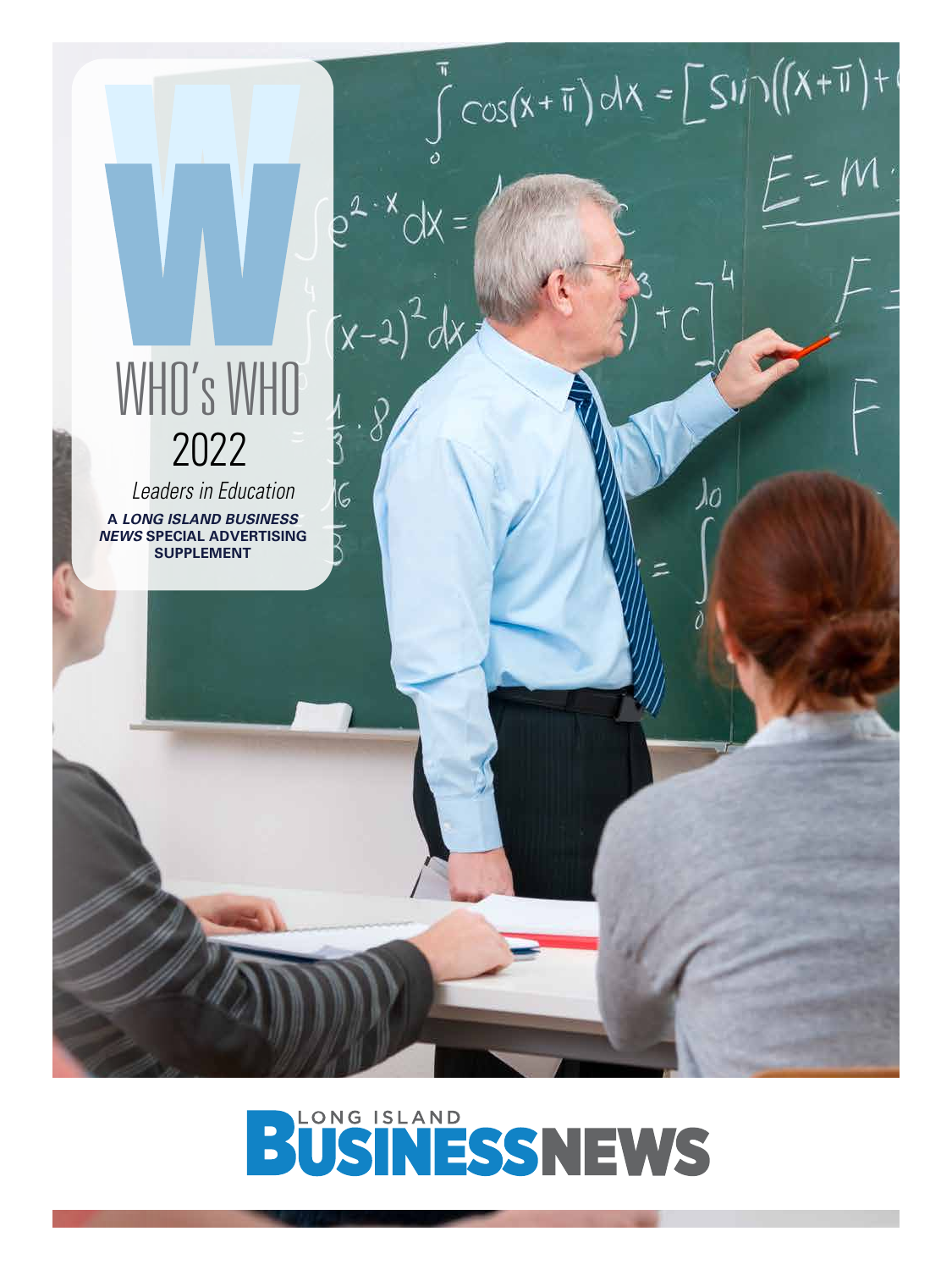

## Congratulations!

SJC President Donald R. Boomgaarden, Ph.D., and the St. Joseph's College community salute

#### Heather Barry, Ph.D.,

as you're recognized as a leader in Long Island higher education. You continue to inspire countless students and help to build a brighter future for our community.

## **Ready. Set. Joe's.**

**SJC Long Island** 631.687.4500 **SJC Brooklyn** 718.940.5800 **SJC Online** 631.687.4501

LONG ISLAND . BROOKLYN . ONLINE

sjcny.edu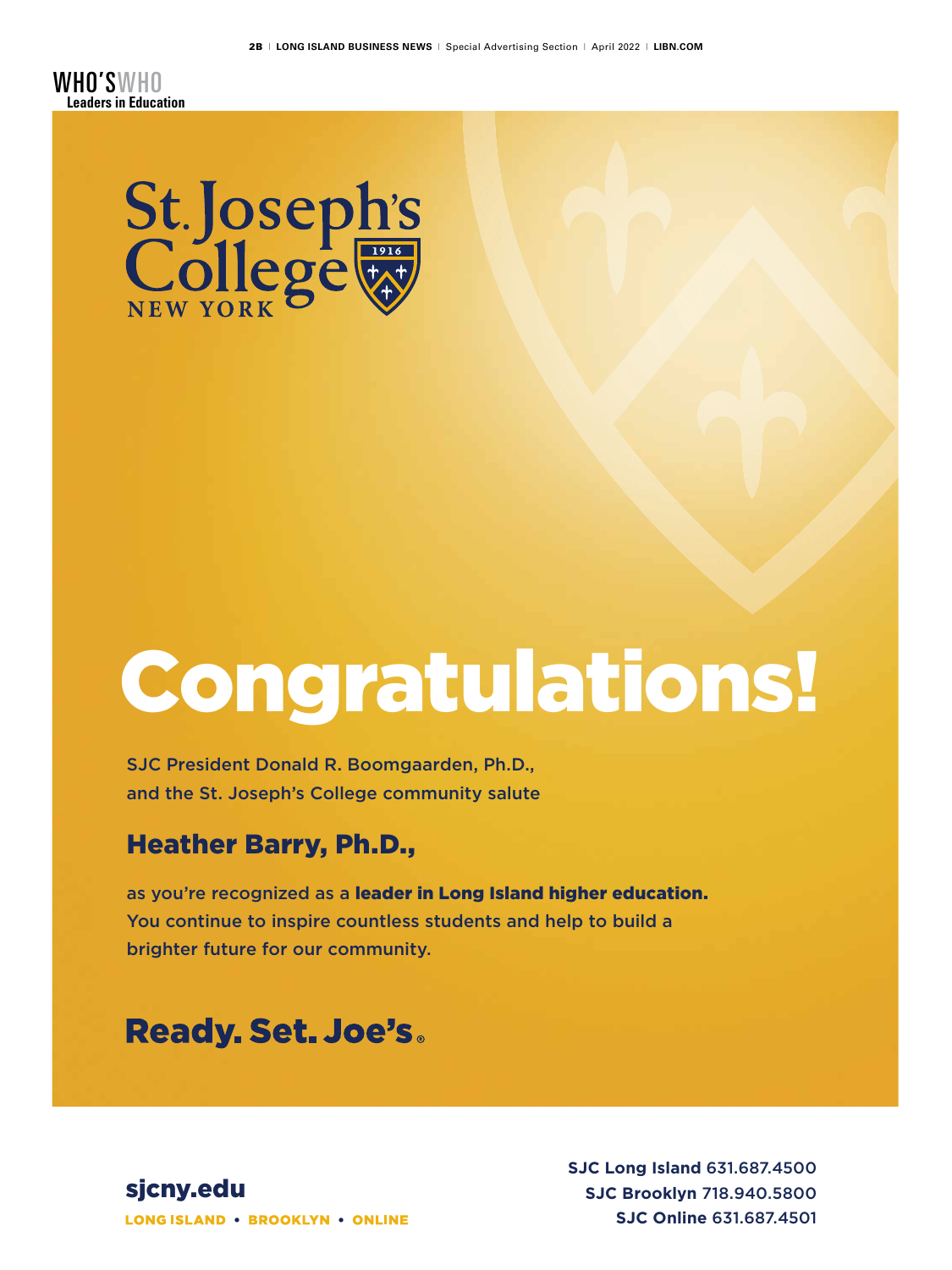# WHO's WHO

#### Leaders in Education

The region's colleges and universities are held in high regard and continue to grow in offering exceptional academics and state-of-the-art facilities. In this Who's Who in Leaders in Education, some of the area's top educational leaders share what their college/university have in store for 2022 and beyond.

*— Lisa Morris Josefak*

#### *INDEXINDEXINDEX*

**3 R. SENTWALI BAKARI, PH.D** Adelphi University

- **3 HEATHER E. BARRY, PH.D** St. Joseph's College
- **4 DR. ED BONAHUE** Suffolk County Community College
- **4 DR. KIMBERLY R. CLINE,** Long Island University
- **4 KENNETH D. DALY,** St. Thomas Aquina College
- **4 RICK GATTEAU, PHD** Stony Brook University
- **5 PETE GRIZZAFFI,** Farmingdale State College
- **6 DR. MICHELLE PISKULICH,** Molloy College
- **6 DR. SUSAN POSER,** Hofstra University
- **6 JOSEPH POSILLICO, ED.D., CPA** New York Institute of Technology
- **7 TIMOTHY E. SAMS, PH.D.** SUNY Old Westbury

News & World Report, Adelphi serves more than 7,500 students at its main campus in Garden City — just 23 miles from New York City's cultural and internship opportunities — and at dynamic learning hubs in Manhattan, the Hudson Valley and Suffolk County, as well as online.

More than 118,000 Adelphi graduates have gained the skills to thrive professionally as active, engaged citizens, making their mark on the university, their communities and the world.



Heather E. Barry, Ph.D. is the associate provost of St. Joseph's College (SJC) and professor of history. Dr. Barry also serves as the accreditation liaison officer for the Middle States Commission on Higher Education.

Dr. Barry has been at the college since 2002 and previously served as associate dean, director of the Faculty Center for Teaching and Learning, and assistant provost for Strategic Planning and Institutional Assessment.

St. Joseph's College continues to grow with new programs and a new construction project.

"At St. Joseph's College, we are continuing to introduce new programs, including a master's and advanced certificate in TESOL (Teaching English to Speakers of Other Languages), an M.B.A. in Marketing, MSW (Master of Social Work) and our newest five-year degree program that combines a B.A. in Child Study with an M.A. in Literacy and Cognition," Dr. Barry said.

"In addition to our new programs, we are pleased to report that construction has begun on our state-of-the-art new student center at SJC Long Island in Patchogue," she said. "Upon completion, the 32,000-sq.-ft. student center will become a central hub for student life for our nearly 4,000 students. It will be the first new building constructed at SJC Long Island in 18 years and will include a dining area, art gallery, chapel, veterans lounge, E-sports unit, meeting rooms, and offices for faculty, staff and student clubs."

Dr. Barry earned a bachelor's degree and master's degree in history from Pepperdine University, and a Ph.D. from the State University of New York at Stony Brook. She has published several works, including her latest on seventeenth-century Quakers, and has taught an array of courses during her tenure, including Women and Gender in American History, African-American History, History of New York State and City, Historiography and Senior Capstone.

Dr. Barry's focus is currently on helping develop the college's next strategic plan and leading a programs task force to develop new programs in areas of need to help future students find the right career path and live a life characterized by integrity, intellectual and spiritual values, social responsibility and service.

St. Joseph's College has been dedicated to providing a diverse population of students in the New York metropolitan area with an affordable education rooted in the liberal arts tradition since 1916. Independent and coeducational, the college provides a strong academic and value-oriented education at the undergraduate and graduate levels, aiming to prepare each student for a life characterized by integrity, intellectual and spiritual values, social responsibility and service. Through SJC Brooklyn, SJC Long Island and SJC Online, the college offers degrees in 60 majors, special course offerings and certificates, affiliated and pre-professional programs.



R. Sentwali Bakari, Ph.D. is vice president for student affairs at Adelphi University in Garden City and is a member of the president's executive leadership team. Dr. Bakari is responsible for student services at Adelphi that includes counseling and health services, student engagement and co-curricular leadership, student conduct, residence life and housing, career services and professional development, student access office, multicultural student organizations and various diverse student clubs and organizations, including Student and Parent Orientation and Student Access.

Adelphi students are resilient and have a strong desire for meaningful engagement, Dr. Bakari said.

"They seek a sense of belonging, social connectivity and inclusion, career readiness and campus vitality," he explained.

"During the pandemic, we've sustained hybrid delivery of engagement through co-curricular and civic engagement leadership initiatives such as our Leadership Certificate Program, Spirit Weekend, learning experiences with diverse student organizations, and our Jaggar Community Fellows program that offers student employment with non-profit organizations," Dr. Bakari said.

"We continue to prioritize students' health and well-being through various platforms—telehealth, in-person therapy, mindfulness and peer mentoring," he said.

"We have strengthened our collaboration with Nassau Community College by launching the Nassau-Adelphi Gateway Co-Curricular and Residential Program," Bakari noted. "NCC students live in Adelphi residence halls and participate in student organizations and campus events."

"We recognize the importance of being flexible and agile in responding to students' needs while still personalizing the Adelphi experience, leading to professional accomplishments," Bakari said.

Prior to Adelphi, Dr. Bakari served as vice-chancellor for student success at the University of Colorado, dean of students and senior student affairs officer at Drake University and dean of student for Semester at Sea.

Dr. Bakari earned a Ph.D. in college student personnel administration and leadership from the University of Northern Colorado. He is passionate about promoting and infusing global and multicultural engagement with today's youth and college students. He received the International Education Administrators Fulbright Award to the United Kingdom in 2013, participated in an African American faculty delegation to Israel in 2012, and co-led faculty/staff-directed travel courses to Egypt and Turkey.

Dr. Bakari has presented at national and regional conferences such as the Association of International Education Administrators, National Association of Student Affairs Administration, Association of International Educators, and National Conference on Race and Ethnicity.

Adelphi University is a highly awarded, nationally ranked, powerfully connected doctoral research university dedicated to transforming students' lives through small classes with world-class faculty, hands-on learning and innovative ways to support academic and career success. Adelphi offers liberal arts and sciences programs and professional training, with particular strength in its Core Four-Arts and Humanities, STEM and Social Sciences, the Business and Education Professions, and Health and Wellness.

Recognized as a Best College by U.S.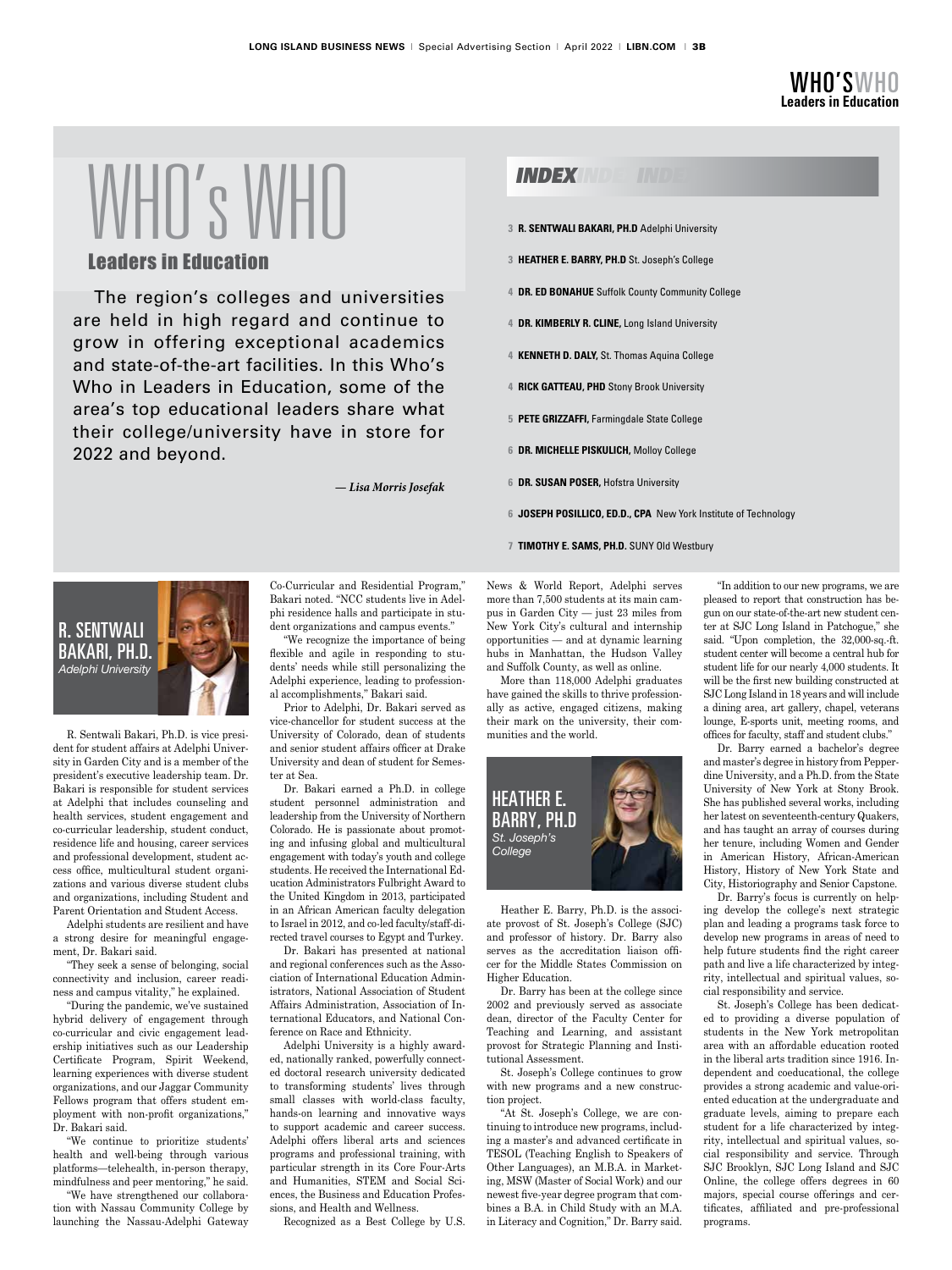

Dr. Ed Bonahue is a seasoned higher education executive and the seventh president of Suffolk County Community College, the largest community college in the State University of New York (SUNY) system.

Dr. Bonahue has more than 25 years of experience in community college education, including service as a tenured faculty member and senior executive, He joined SUNY Suffolk in 2021.

Previously, Dr. Bonahue served as provost and vice president for academic affairs at Santa Fe College in Gainesville, Florida where he provided leadership for planning, management, and assessment of all credit and non-credit instructional programming, and economic and workforce development initiatives. He successfully implemented nine new baccalaureate programs and multiple associate of science degree and certificate programs, as well as two deferred-admission partnerships with the University of Florida. In addition, he served as the associate vice president for academic affairs; chair, Department of Humanities and Foreign Languages; co-chair, International Education Initiative, and he earned tenure as a professor of Humanities and Theatre.

Dr. Bonahue's scholarly research on Renaissance literature has appeared in Studies in Philology, Renaissance Papers, Studies in English Literature, and elsewhere, and his work on Stephen Sondheim has been reprinted and cited repeatedly since its first publication. His study on best practices in international education has been published by NASPA, and he has served as managing editor of Shakespeare Quarterly at the Folger Shakespeare Library. In 2009, Dr. Bonahue was a Fulbright Scholar with the U.S. International Administrators Program in Germany, and in 2016-2017, he was an Aspen Institute College Excellence Program Presidential Fellow. He currently serves on the board of directors of the Hauppauge Industrial Association.

Dr. Bonahue earned a Ph.D. and M.A. degrees in English literature at the University of North Carolina and a B.A. in English literature from Wake Forest University.

SUNY Suffolk is a comprehensive publicly-supported, two-year, open enrollment college, with campuses in Selden, Riverhead and Brentwood, and downtown centers in Sayville and Riverhead. The college has an enrollment of more than 23,000 credit students, 7,000 continuing education students, and more than 140,000 alumni.



Dr. Kimberly R. Cline is the 10<sup>th</sup> presi-

dent of Long Island University (LIU). Dr. Cline assumed leadership in July 2013 and has led the nearly century old institution through a transformational process to provide students with an exceptional education that emphasizes experiential learning and excellence in teaching and research.

Dr. Cline's tenure has seen dynamic new schools, centers, and career-ready programs launched at LIU to increase retention and graduation, attract high achieving applicants, and improve philanthropy, while exposing students to high-demand academic programs led by innovative leadership.

Under Dr. Cline's direction, her initiatives have garnered national exposure and increased visibility for the university resulting in higher enrollment while remaining committed to only 2 percent tuition increases. The Roc Nation School of Music, Sports and Entertainment is led by well-known musical artists, and The Roosevelt School for civic education and global leadership is chaired by Tweed Roosevelt, great grandson of Theodore Roosevelt. Dr. Cline has secured premier partnerships to leverage industry leaders and icons as professors and guest lecturers. She has also brought university Athletics to Division 1 status.

She has worked to magnify the student experience by increasing Hope Scholarships for students who need significant financial assistance, and spearheaded the establishment of the School of Arts and Communication at LIU Brooklyn, and a groundbreaking partnership with Brooklyn Sports & Entertainment to restore the legendary Brooklyn Paramount Theatre.

Further, Dr. Cline has established a film school in which students will produce their own feature length film, as well as the new 3DS lab with virtual reality technology to advance health and sciences learning across the board.

Long Island University seeks to transform higher education as the "University of the Future," said Dr, Cline.

"Visionary leadership inspires exceptional outcomes," she said. "LIU's recent designation by the Carnegie Classification as a university with high research activity - the only university with this designation on Long Island, joining Villanova and Fordham. LIU's dynamic programs in artificial intelligence, business and accounting, music, film and sports management led by prestigious faculty, feature industry icons as guest lecturers. Leveraging innovative technologies as an integral part of the curriculum is revolutionizing degree programs in the health sciences, veterinary medicine, pharmacy, finance, nursing, vocal performance and fashion."

"Recognized as a national teaching and research institution, LIU is at the forefront of groundbreaking discoveries with high societal impact," Dr. Cline said. "Distinguished faculty and students are researching cancer treatments, Alzheimer's therapies, genomics, precision medicine, and uncovering environmental advancements."

"LIU is preparing graduates to pursue their passion and change the world," Dr. Cline noted.

Dr. Cline is a recognized leader in education; she has been named to the Long Island Press Power List of the 50 most influential people on Long Island, to the inaugural Long Island Power 50 by City and State, and as one of Brooklyn's Women of Distinction.

She serves as a board member of the

Long Island Association. Along with a Bachelor in Science in Industrial Relations, Dr. Cline earned a Master of Business Administration, Juris Doctor, and Doctor of Educational Administration. She previously served as vice chancellor and chief financial officer of the State University of New York system and president of Mercy College.

Long Island University with two main campuses (LIU Post in Brookville and LIU Brooklyn in Brooklyn) and other campus locations, was founded in 1926 and continues to redefine higher education, providing high quality academic instruction by world-class faculty. Recognized by *Forbes* for its emphasis on experiential learning and by the Brookings Institution for its "value added" to student outcomes, LIU has a network of over 285,000 alumni, including industry leaders and entrepreneurs around the globe.



Kenneth D. Daly is president of St. Thomas Aquinas College (STAC), located in Rockland County, NY. Joining STAC on July 1, 2020, Daly has led the college through the COVID pandemic.

Daly flourishes as a mission-driven leader who energizes students, faculty, and staff alike. His diverse corporate and educational background offers the best of both worlds, blending innovation and inspiration. Prior to joining STAC, Daly served as a business leader with a 30-year career focused on clean energy with National Grid and as a proven educator having served on the boards of several colleges, while teaching in the classroom as an adjunct professor since 1992.

The future of education in 2022 and beyond at STAC is underpinned by the college's new three-year strategic plan. Developed by a faculty-led team under Daly's leadership, the plan includes five key pillars: Access and Affordability, Student Success, Experiential Learning, Student Engagement, and Lifelong Learning.

Before he even arrived on campus, Daly has passionately committed that every student will have access to an affordable education. "We have made a commitment that financial need will never be a barrier to our students receiving their education and we are raising scholarship funds to support them," explained Daly, who recently made a \$100,000 gift to the college. Daly has ensured that all current STAC students can continue their education uninterrupted by the COVID-19 pandemic. He introduced the STAC Pledge, which provides incoming students with at least \$50,000 in scholarships over four years.

Daly is laser-focused on student success and engagement so that students are well prepared for their future. This includes the introduction of new initiatives, including a newly launched STEM school, which is supported by a STEM Advisory Board, composed of faculty, alumni, recognized industry leaders, and, most importantly, current STAC students. This strategic advisory board will help further the advancement of the "STEM@STAC" offerings.

"Having benefited from a strong STEM education and successful career in a STEM-related field, I know firsthand the value of a strong STEM education," explained Daly. "The combined experience of our new STEM Advisory Board will help further our mission of providing a leading-edge, transformative education designed to prepare our students for career success in a changing world."

STAC is furthering its legacy of preparing students for their future with diverse and cutting-edge offerings. "We are creating skills camps, internships on campus, co-ops and other real-world experiences for our students," noted Daly. "It is no longer the remit of a college just to educate students, but to create pipelines so that they can launch their careers or continue with their schooling at higher levels. That is why we have opened a new Career Center and built an enhanced Career Services team to support our students on their career journeys."

The college is also focused on providing its students and members of the local community with a lifetime of learning opportunities to meet the emerging needs of society. The College has partnered with high schools and community colleges to develop camps and pipeline programs, which enable students to advance their studies and graduate on time, while introducing new certificate programs and graduate degrees in emerging fields, such as health care, data analytics, and justice studies.

St. Thomas Aquinas College is an independent liberal arts college, which provides education at the undergraduate and graduate levels. The college's approximately 2,000 full and part-time students can choose from more than 100 different majors, minors, specializations, and dual degree programs across three Schools: Arts & Sciences, Business, and Education.

The college is recognized by U.S. News & World Report in the Top-Tier for Regional Universities, by Colleges of Distinction in both its New York and Catholic editions, by Affordable Colleges Online as a top College in New York for Return on Investment, and is included as a Military Friendly School®. STAC is accredited by the Middle States Association of Colleges and Schools; its School of Education is a candidate for accreditation by the Association for Advancing Quality in Educator Preparation (AAQEP), and its School of Business is accredited by the International Accreditation Council for Business Education (IACBE).



Rick Gatteau, PhD is vice president for student affairs at Stony Brook University. In 2018, he was appointed interim vice president for student affairs and dean of students, and accepted the permanent position a year later. Dr. Gatteau leads the university's efforts to support student success beyond the classroom, focusing on student health and wellness, engagement in campus life, and experiential learning.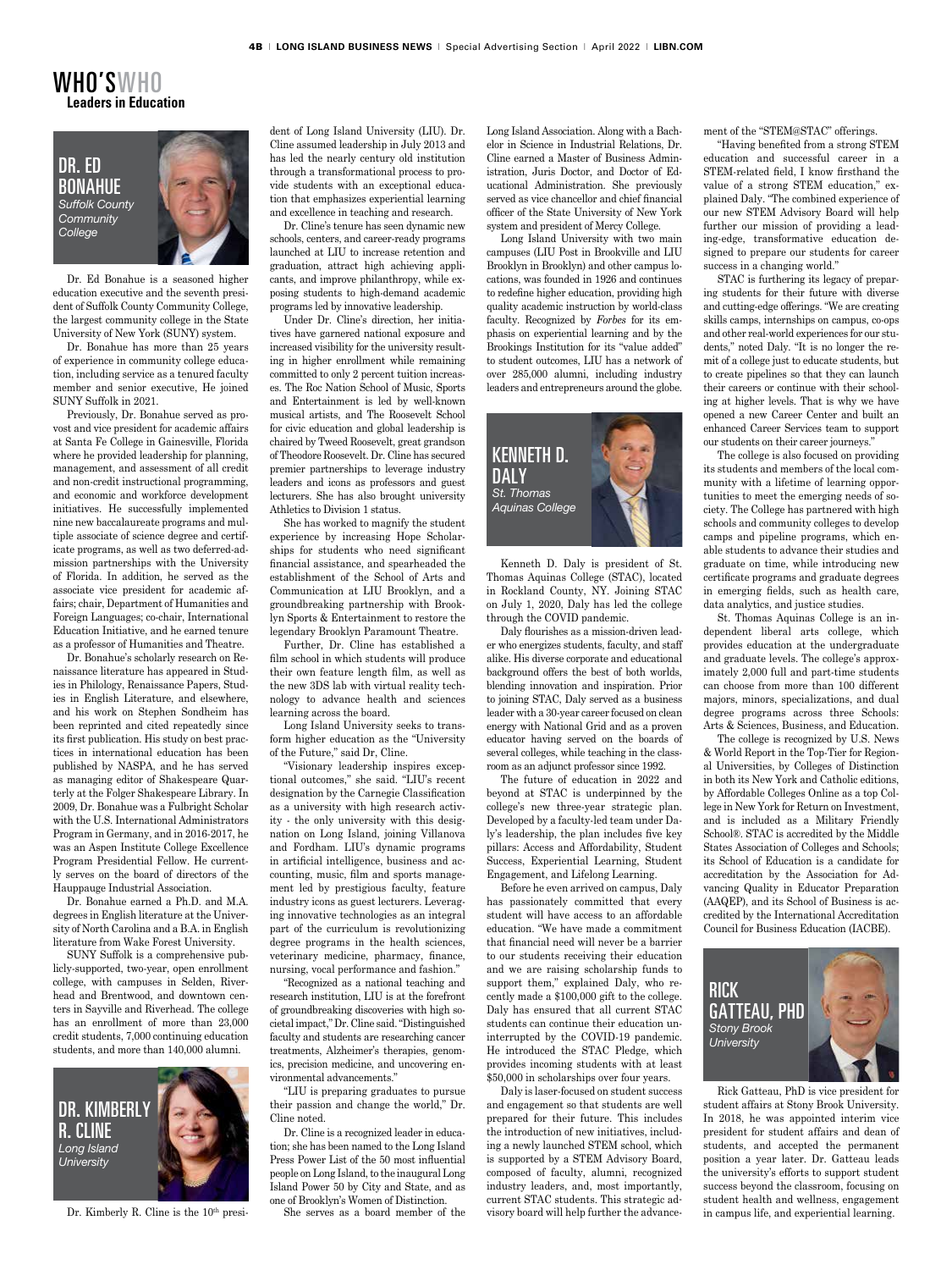He also strengthens efforts to build community, spirit and pride among Stony Brook's undergraduate and graduate students.

"We are excited to return to in-person events, including special traditions like Roth Regatta and Brookfest, Dr. Gatteau said. "We've also focused on promoting the health and wellness of our students and expanding access to care, including extensive tele-counseling and telemedicine services, to meet the needs of our diverse student body.

"This fall, we are opening a meditation room, a new Center for Service Learning and Community Service, and several revitalized outdoor spaces to host events and community gatherings," he noted.

"In addition to our student-centered efforts, we're currently building a longterm, collaborative strategic plan for Stony Brook, called Project REACH," Dr. Gatteau said. "There's also great excitement around Stony Brook being named a SUNY Flagship, which helps amplify the outstanding research, scholarship, teaching, and health care that are central to our mission."

Dr. Gatteau first worked as hall director at the University of Vermont, and as assistant director and director of residential life at Iona College before transitioning to academic advising. He was the senior dean of Columbia University's sophomore advising center before coming to Stony Brook University in 2002 as director of academic and pre-professional advising.

In 2011, he became an assistant provost, and in 2014, he became associate provost for academic success. Dr. Gatteau

was the founding director of the Higher Education Administration master's program, serving in this role from 2011-2019, and currently teaches in the program.

Dr. Gatteau earned a bachelor's degree in business administration from Bucknell University and a master's degree in higher education and student affairs from the University of Vermont. He completed his PhD in educational leadership and administration at Fordham University. His dissertation focused on female presidential leadership in higher education.

Stony Brook University, regarded as a SUNY flagship, has more than 26,000 students, 2,800 faculty members and more than 200,000 alumni, an academic medical center, 18 NCAA Division I athletic programs, and is one of only four University Center campuses in the State University of New York (SUNY) system.

Stony Brook University, located in Stony Brook, has been ranked among the top 35 public universities in the nation by *U.S. News & World Report.* Fostering a commitment to academic research and intellectual endeavors, Stony Brook's membership in the Association of American Universities (AAU) places it among the top 65 research institutions in North America. The university's faculty have earned esteemed awards such as the Nobel Prize, Pulitzer Prize, Indianapolis Prize for animal conservation, Abel Prize and the inaugural Breakthrough Prize in Mathematics.

Part of the management team of Brookhaven National Laboratory of the U.S. Department of Energy, Stony Brook University is one of only eight universities that has a role in running a national laboratory. Providing economic growth for neighboring communities and the wider geographic region, the university totals \$7.23 billion in increased economic output on Long Island.



Pete Grizzaffi is chief information officer and chief information security officer at Farmingdale State College (FSC) in Farmingdale.

Grizzaffi joined FSC in 2020 and has led the successful transformation of the college's academic programs by driving technical excellence across the academic experience, while creating new opportunities for students with demonstrated financial need to access the tools and technology that they need to achieve their goals.

As a member of Farmingdale's Cabinet, Grizzaffi partners closely with the president and other leaders to drive a multi-year strategic roadmap that will result in an expansion of the college's academic offerings into new growth areas, transformation of business operations to improve efficiency and effectiveness, as well as continued investment in systems and training that will enhance the faculty's ability to deliver the highest quality education to students.

In response to the growing cyber threat landscape that all schools and organizations face, Grizzaffi also leverages his extensive experience in the area of cybersecurity to continuously invest and harden FSC's technical ecosystem, driving the technical innovation necessary to ensure continued safety and security of campus systems, networks and the community.

Farmingdale is a leading college of applied science and technology learning, Grizzaffi said.

"Farmingdale State College has seen tremendous growth of new and highly enrolled programs in the computer programming and information systems fields including computer security technology, security systems, software technology, geographic information systems, and a new master's degree in technology management," he noted. "These programs, which enroll over 2,000 students have solidified Farmingdale's enrollment and maintained its competitive position in a region with a vibrant technology corridor."

Prior to coming to Farmingdale State College, Grizzaffi worked in the insurance and financial services industries, most recently with MetLife for 12 years as a Global IT Officer where he developed and led a multiyear strategic transformation across the Global IT portfolio of systems and organization, for 45 countries and in 7 languages, driving millions in sustainable savings and efficiencies across the organization.

## **Adelphi is proud to congratulate our Executive Circle Award winner**

#### **R. Sentwali Bakari, PhD Vice President for Student Affairs**

Dr. Bakari has been key to leading our students and our community through challenging and uncertain times. Having just taken on the position of vice president for student affairs in December of 2019, Dr. Bakari was quickly tasked with guiding our more than 7,500 students through lockdown, online classes and new protocols.

His leadership in career planning and diversity is recognized across the institution. His close work with students has benefited our campus and our Long Island neighbors. Dr. Bakari has proven himself to be a reliable and invaluable ambassador and advocate for the student body, helping to make our campus the home and haven that it is.



ADELPHI UNIVERSITY **NEW YORK** 

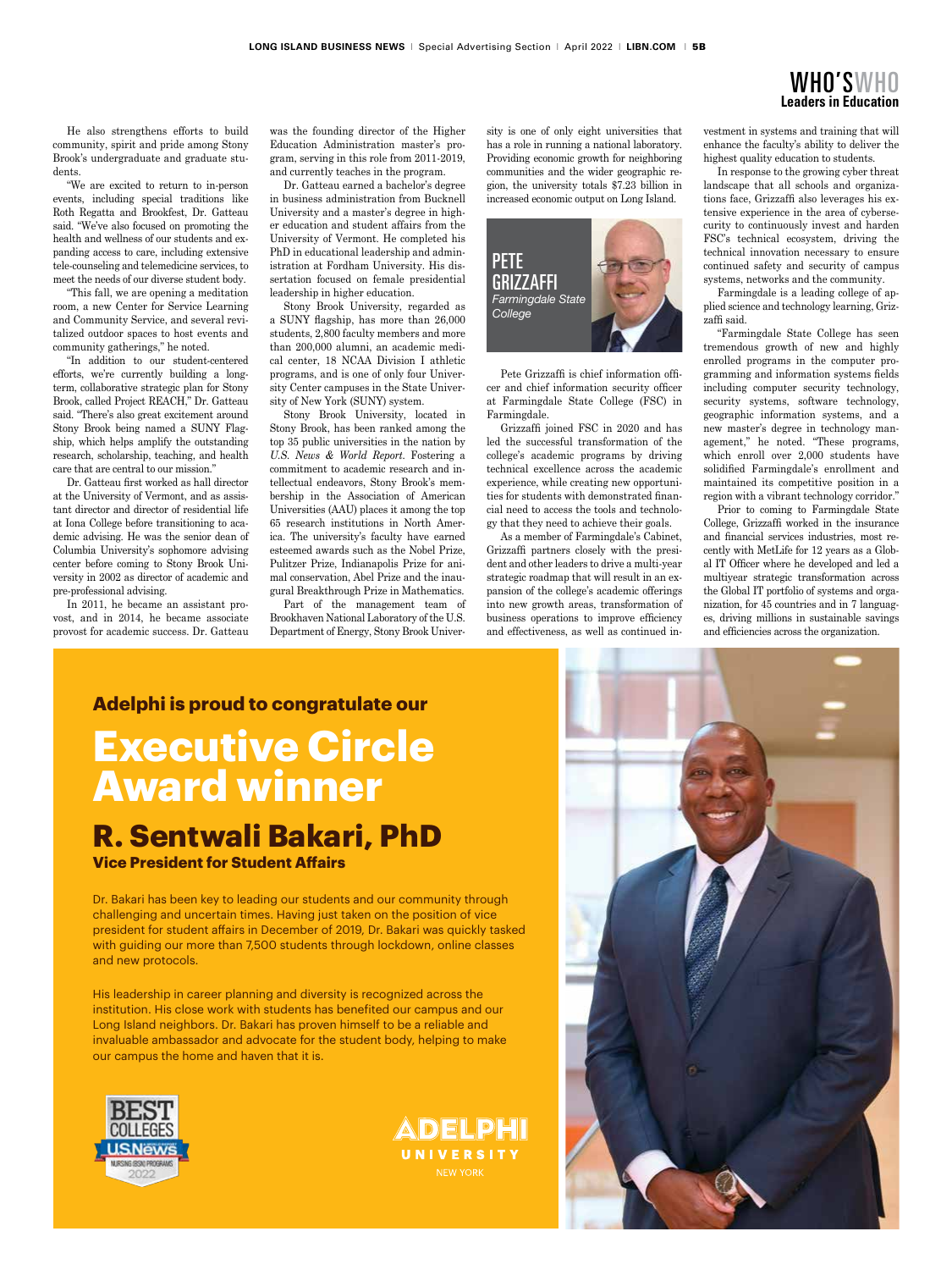In addition, he has worked for multiple colleges and universities over the course of his career delivering best in class technical solutions to Boston College, Bryn Mawr College and Northeastern University.

Grizzaffi earned a bachelor's degree in industrial & labor relations from Cornell University and a master's degree in information technology from Hofstra University.

Farmingdale State College is a recognized leader in applied learning. With nearly 10,000 students, FSC delivers exceptional student outcomes and opportunities through teaching, scholarship and applied research for Long Island, New York and beyond.

As one of the largest institutions in the State University of New York system, FSC prepares graduates to be exemplary citizens equipped to excel in a competitive, diverse and technically dynamic society. FSC was the first institution of public higher education on Long Island and has long been a cornerstone of the region's economy with 96% of graduates working in New York State and 75 percent working on Long Island. Farmingdale prepares emerging leaders in the growing technology, engineering, business and health care fields.

FSC is home to the Broad Hollow Bioscience Park, which supports the development of biotech start-up companies and partners with surrounding businesses and research institutions along the growing Route 110 Business Corridor. The college hosts one of New York State's leading Small Business Development Centers, which provides professional business advisement, education, network resources, and advocates for small business and entrepreneurs.



Provost and Vice President for Academic Affairs Michelle Piskulich joined Molloy College in 2021. As provost, Dr. Piskulich is the chief academic officer of the college and oversees the School of Business, the School of Arts and Sciences, the School of Education and Human Service and the Barbara H. Hagan School of Nursing and Health Sciences, the School of Continuing Education and Professional Studies, Graduate Academic Affairs, Blended and Online Learning, Academic Assessment and Academic Services.

Dr. Piskulich has expertise in entrepreneurial program development, shared governance, diversity, equity, and inclusion, and faculty affairs and development, emergency preparedness, and academic space.

Long Island employers need trained employees to meet today's workforce demands, Dr. Piskulich said.

"In response, Molloy is collaborating in education, business, health care and other industries to help employers meet their workforce needs while still providing a strong foundation in critical skills all employers want – critical thinking, writing, and oral communication, to name but a few," she said.

"Through our more than 20 partnerships, we hone in on specific employer needs and

develop training or pathways to help partners develop talent internally, while also finding ways for currently enrolled students to contribute while they complete their degree," Dr. Piskulich explained.

"Molloy remains committed to fueling and supporting the economic development efforts here on Long Island," she said.

Prior to joining Molloy College, Dr. Piskulich served for 32 years at Oakland University as a member of the political science faculty, MPA program director, department chair, associate dean in the College of Arts and Sciences, associate provost and senior associate provost. She also served as interim provost during the second half of 2020. She has been involved in many initiatives including Strategic Enrollment Management, the reimagining and recentralization of continuing education and professional development in collaboration with the schools and college, pandemic response, development of the Oakland University William Beaumont School of Medicine, and the campus master plan.

An advocate for, and mentor to, women faculty and other professionals, Dr. Piskulich was awarded the Phyllis Law Googasian Award from Oakland University and the Distinguished Woman in Higher Education Award from the American Council on Education (ACE) Women's Network Michigan Network for Women Leaders in Higher Education for her work to improve the status of women at Oakland University and beyond.

Nationally she served as president of the Network of Schools of Public Affairs and Administration (NASPAA), was a member and chair of the Commission on Peer Review and Accreditation (COPRA) that accredits Public Administration programs internationally. During her presidency and her work on the commission, she helped move the organization from its U.S. focus to its current international footprint. Dr. Piskulich earned a bachelor's degree in journalism and a master's degree in political science from the University of Missouri-Columbia and a PhD in political science from Binghamton University.

Molloy College, an independent Catholic college based in Rockville Centre, was founded in 1955 by the Sisters of Saint Dominic in Amityville. The college serves a student population of approximately 4,800 undergraduate and graduate students. Molloy students can earn degrees in a variety of academic programs, including nursing, business, education, social work, music therapy, computer studies and more.



Dr. Susan Poser is the 9<sup>th</sup> president of Hofstra University in Hempstead. She assumed the office of the president on August 1, 2021.

Dr. Poser served as the provost and vice chancellor for academic affairs at the University of Illinois Chicago (UIC), a Carnegie Research One university with 16 colleges, including 7 health sciences colleges,

and over 33,000 students, from 2016-2021. At UIC, Dr. Poser's major accomplishments include UIC's 2019 acquisition of the John Marshall Law School, creating the first and only public law school in Chicago. Another major focus was the creation of several initiatives to support faculty and enhance diversity, including establishing pipeline programs for underrepresented faculty; overseeing a bridge program to hire underrepresented postdoctoral fellows and transition them to faculty positions; creating the Faculty Administrator Leadership Program to mentor faculty; and creating a new Center for Teaching Excellence with a special focus on assisting faculty in creating inclusive classrooms.

She also played a key role in creating two new cultural centers on campus – one focused on Arab American students and another focused on students with disabilities. An advocate of interdisciplinary work, Dr. Poser created regular forums for faculty from across the disciplines to meet and share research in order to generate interdisciplinary research and scholarship. Dr. Poser's work supporting data-driven student success using innovative approaches led to increases in student retention and graduation rates.

Dr. Poser also served in several positions at the University of Nebraska. She was the dean of the College of Law from 2010-2016, the associate to the chancellor from 2007-2010, and a law professor for over 15 years. While she was dean, the College of Law moved up 35 points in the U.S. News & World Report rankings and annual giving to the school increased significantly.

Dr. Poser grew up in New York City and majored in Ancient Greek at Swarthmore College, graduating with honors. She earned a JD and a PhD from the University of California.

Before beginning her academic career, Dr. Poser clerked for the Honorable Dolores K. Sloviter, the chief judge of the U.S. Court of Appeals for the Third Circuit in Philadelphia, and served as the Zicklin Fellow in Ethics at the Wharton School at the University of Pennsylvania.

Dr. Poser's scholarly work is primarily in the areas of legal ethics and tort law and she has published widely, including in the *Michigan Law Review* and *Georgetown Journal of Legal Ethics*.

Dr. Poser is a member of the Long Island Association Board of Directors. A member of the Economic Club of Chicago, her board service, past and present, includes the International Women's Forum (Chicago chapter), the Nebraska Humanities Foundation, the Strategic Air & Space Museum (Omaha) and the ACLU (national board and Nebraska chapter).

She is a member of several bar associations and has served in leadership positions for the Association of Public & Land Grant Universities, the American Bar Association Section on Legal Education, and the Association of American Law Schools.

Hofstra University is a nationally ranked and recognized private university in Hempstead that is the only school to ever host three consecutive presidential debates (2008, 2012 and 2016). Hofstra University is a quick train ride away from New York City and all its cultural, recreational and professional opportunities.

Hofstra University is a dynamic community of more than 11,000 students from around the world and offers small classes

and personal attention, with the resources, technology and facilities of a large university. Students can choose from more than 160 undergraduate program options and 165 graduate program options in the liberal arts and sciences, education, health professions and human services, the Peter S. Kalikow School of Government, Public Policy and International Affairs, the Fred DeMatteis School of Engineering and Applied Science, the Frank G. Zarb School of Business, the Lawrence Herbert School of Communication, the Maurice A. Deane School of Law, the Hofstra Northwell School of Graduate Nursing and Physician Assistant Studies, and the Donald and Barbara Zucker School of Medicine at Hofstra/Northwell.



Joseph Posillico, Ed.D., CPA is vice president for enrollment management and interim vice president for strategic communications at New York Institute of Technology (New York Tech). Posillico has nearly 30 years of higher education experience in strategic enrollment management, student financial services and recruitment and retention.

"At New York Tech, we know that enrollment is just the beginning of a student's life-long relationship with their university," Posillico said. "Given this, we've leveraged exciting technology to enhance the student experience long before they set foot on campus."

"One example is the introduction of virtual admissions events, which provide students and their families with the opportunity to learn about New York Tech's academic programs, student life, clubs and organizations through enhanced virtual interaction," he said. "We're now able to reach students from across the country and the globe in a powerful way that we were unable to do previously through on-campus events alone. In addition, the events are recorded and archived, allowing families who cannot attend in real time to view them as their busy schedules allow."

Prior to joining New York Tech as vice president for enrollment management in May 2019, Posillico served as senior vice president for Caldwell University, where he oversaw admissions, financial aid, marketing, communications, registrar, athletics, finance, and facilities operations. He also served as acting president in June-July 2016, and vice president for enrollment management from February 2005 to December 2015. During his time at Caldwell, the university experienced significant increases in undergraduate enrollment and first-year retention.

Prior to joining Caldwell, Posillico held positions of increasing responsibility at Adelphi University for nearly 14 years, including the role of assistant vice president for enrollment management from 2001 to 2005. In this capacity, he directed strategic enrollment planning, marketing and advertising, budgeting, systems development and staff training, and helped to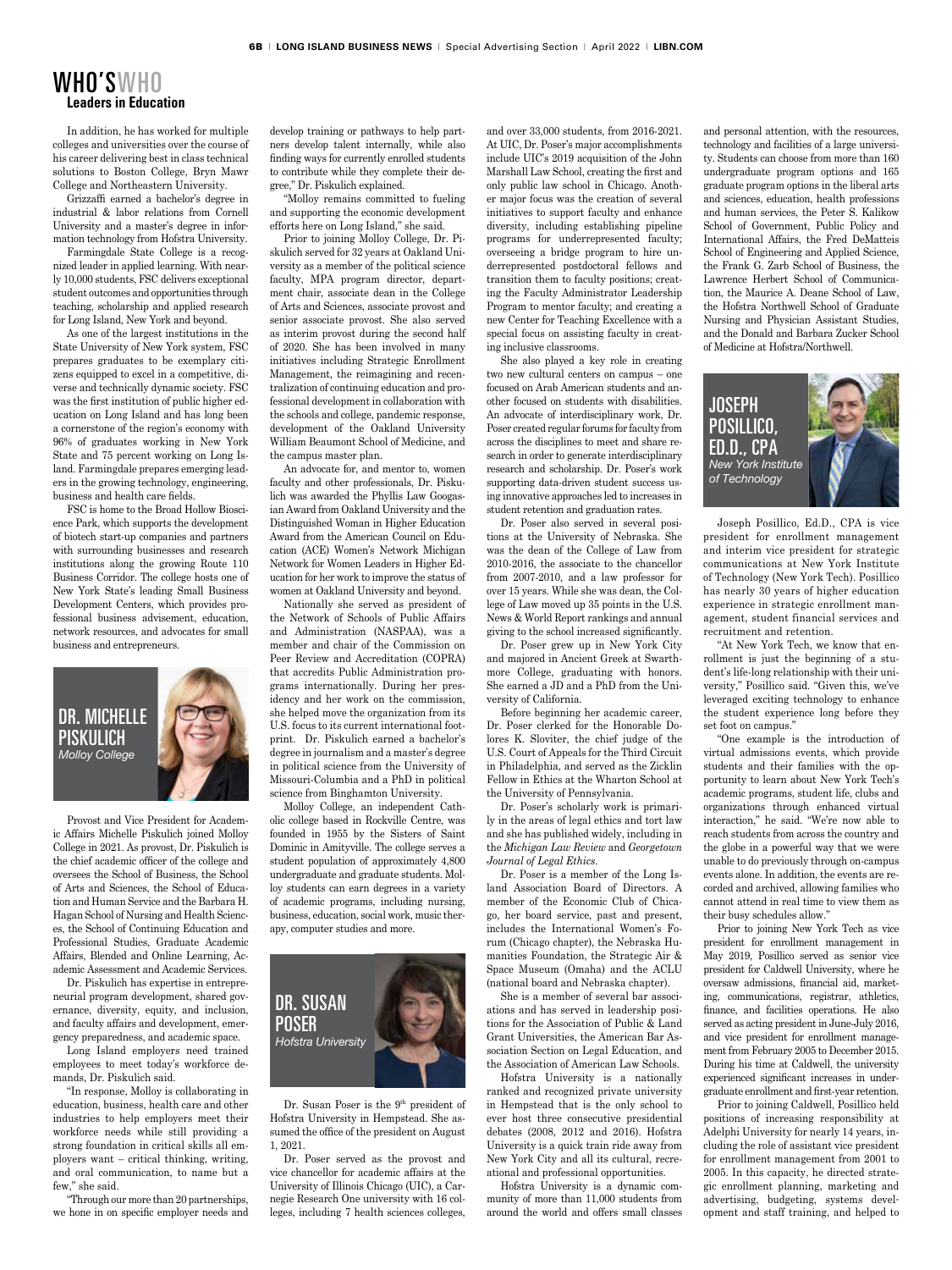increase freshman and transfer enrollment by 47 percent and 40 percent, respectively. At Adelphi, he also served as director of university admissions and student financial services, assistant director of student financial services, and manager of financial reporting for student financial services.

Before entering higher education, Posillico served as a senior accountant at Deloitte and Touche, where he supported a range of clients from not-for-profit to SEC-registered and Fortune 500 companies.

Posillico earned a bachelor's degree from St. John's University, a master's degree from Adelphi University and an Ed.D. from Northeastern University. He has authored numerous articles and is affiliated with multiple professional organizations centered on college admissions, counseling, and financial aid, including the National Association for College Admission Counseling, American Association of Collegiate Registrars and Admissions Officers and National Association of Student Financial Aid Administrators.

New York Institute of Technology's six schools and colleges offer undergraduate, graduate and professional degree programs in in-demand disciplines including computer science, data science, and cybersecurity; biology, health professions, and medicine; architecture and design; engineering; IT and digital technologies; management; and energy and sustainability.

A nonprofit, independent, private, and nonsectarian institute of higher education founded in 1955, New York Tech welcomes nearly 8,000 students worldwide. The university has campuses in New York City and Long Island (Old Westbury), New York; Jonesboro, Arkansas; and Vancouver, British Columbia, as well as programs around the world. Nearly 110,000 alumni are part of an engaged network of physicians, architects, scientists, engineers, business leaders, digital artists, and healthcare professionals.



Dr. Timothy E. Sams began his tenure as the 6<sup>th</sup> full president in the history of State University of New York at Old Westbury on January 11, 2021. Across a career spanning three decades, Dr. Sams has demonstrated leadership in improving student success, particularly for students from disadvantaged and marginalized communities. He brings to the college an emphasis on institutional excellence, inclusive innovation and strategic change management.

Dr. Sams has led SUNY Old Westbury to numerous achievements, including the renewal of its accreditation by the Middle States Commission on Higher Education, the accreditation from the Association to Advance Quality in Educator Preparation for its School of Education, and earning the "Higher Education Excellence in Diversity Award" from *Insight into Diversity* magazine.

From frequent meetings with state and local leaders about the region's response to the COVID-19 pandemic to his election to the Long Island Association Board of Directors, Dr. Sams has taken an active leadership role in his new community since his arrival on Long Island. His ideas and efforts to develop the college work have been featured in *Newsday*, the *Long Island Press*, the *South Asian Times*, and other area news outlets.

"SUNY Old Westbury has been called a 'hidden gem' because few have known about our legacy of access, liberal arts excellence, and social justice," Dr. Sams said. "Since 1965, these values have transformed the lives of many who today contribute to all sectors of society. In the year ahead, Long Island's public liberal arts college will advance upon its legacy by again innovating its curriculum and student experience, and by preparing graduates to address the challenges of our ever-changing world."

"We have begun this work by creating new bachelor's degree programs in bioinformatics and computational biology, economics, and environmental studies," Dr. Sams noted. "We are adding to our ability to prepare our vastly diverse student body for life and career success, while preparing them to be the world's next generation of leaders."

"At the same time, our distinctive values of social and environmental justice and sustainability have never been more important to society than they are today," he said. "This ethical education is embedded throughout our college experience, where we teach students to understand our complex world and train them to lead our diverse global community."

Prior to SUNY Old Westbury, Dr. Sams served as vice president of student affairs for Prairie View A&M University in Prairie View, Texas. At Prairie View, he showcased his deep commitment to excellence, student support, and inclusivity through the creation of the university's residential college, emergency resource center and LGBTQ+ Resource Center. His work there built on past experiences at respected institutions across the country. As the senior vice president for student development at Morehouse College, he held a portfolio that included student services, enrollment management, campus safety and athletics, among other units. As vice president for student life at Rensselaer Polytechnic Institute, he led such services as residential life, health and mental health services, the campus center and career services. He is also credited as inaugurating the Student Life Office at New York University-Abu Dhabi and, for 13 years, led the Black Cultural Center at Swarthmore College.

Dr. Sams' career accomplishments include reaccreditation and two strategic plans, student success, efforts to increase student and staff diversity, and elevating residential college models at three institutions. He helped create the nation's first ROTC Center of Excellence, a campus-based PrEP program, a J-Mester program, a bridge program, an undergraduate completion program, an experiential learning and cultural immersion program in Ghana, West Africa, two major LGBTQ support initiatives, a student emergency resource center, and a \$1.5 million federal community intervention grant.

Dr. Sams earned a Bachelor's Degree in History and Sociology from Union College in Schenectady, NY; a Master's Degree in Africana Studies from the University at Albany; and a Ph.D. in African American Studies from Temple University. He is an MSI Aspiring Leaders Fellow and recipient of the 2020 Champions for Student Success Award from American Campus Communities.

### **Leaders in Education** molloy college **CONGRATULATES** WHO'SWHO

## c. michelle Piskulich, Ph.D.

Provost and Vice President for Academic Affairs at molloy college

#### and the other lIBN honoreees

**Molloy College, an independent Catholic college based in Rockville Centre, Long Island, New York, was founded in 1955. The College serves a student population of approximately 4,800 undergraduate and graduate students. Molloy students can earn degrees in a variety of outstanding academic programs, including nursing, business, education, social work, music therapy and many more.**

**Founded by the Dominican Sisters of Amityville.**

Molloy $\frac{\epsilon}{C}$ 

1-888-4-MOLLOY www.molloy.edu 1000 Hempstead Ave., PO Box 5002 Rockville Centre, NY 11571-5002

**MINIMARY**